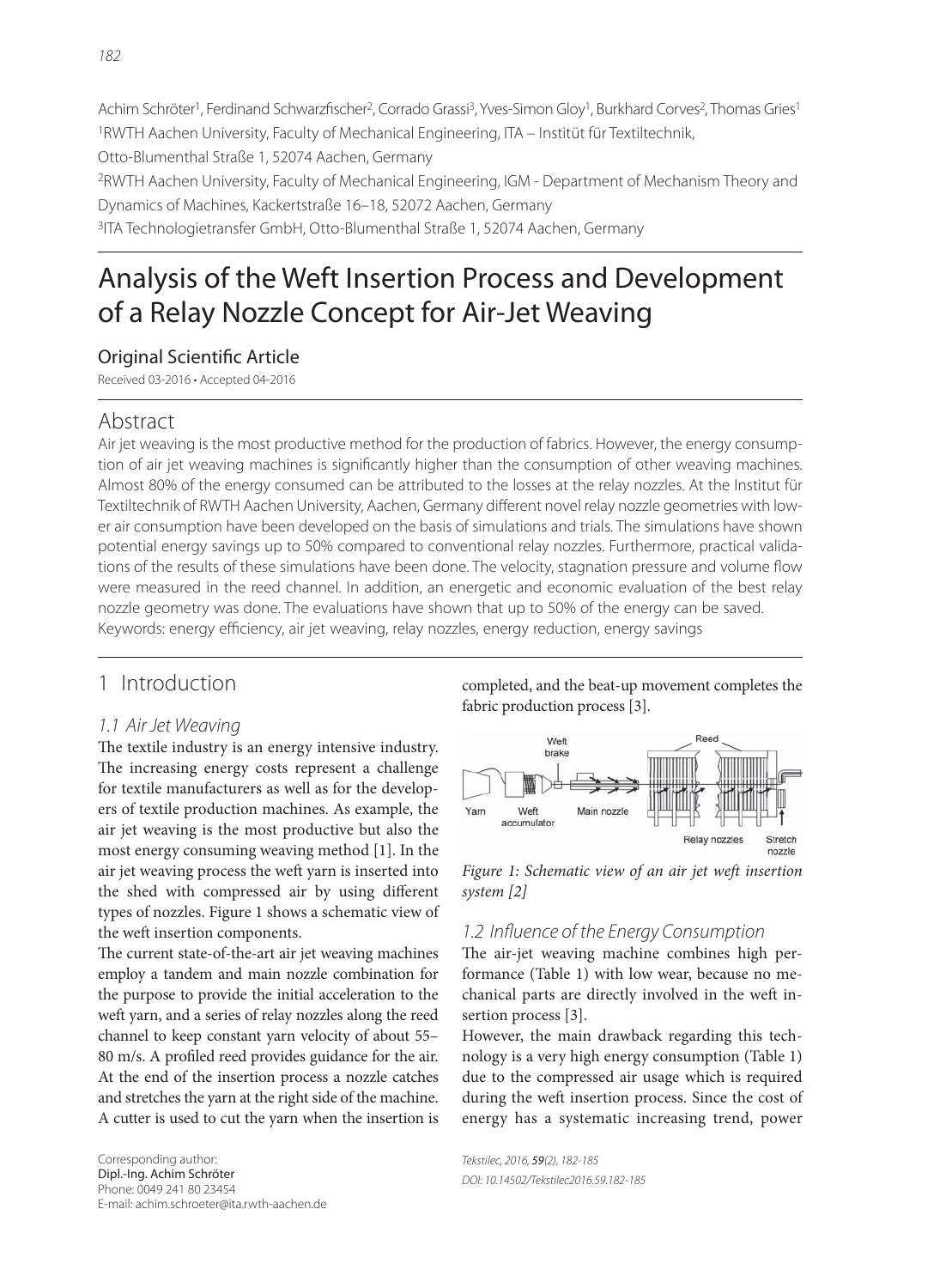consumption is still a challenging issue. In particular it is a limiting factor of the air jet weaving technology in the countries with high energy and manufacturing costs. An overview of the manufacturing costs of a woven fabric can be seen in Table 2 [5].

Table 1: General characteristics of air-jet weaving machine [3, 4]

| Air jet weaving machine                                |              |  |  |  |  |
|--------------------------------------------------------|--------------|--|--|--|--|
| Weft insertion rate                                    | $2000$ m/min |  |  |  |  |
| Average specific energy<br>consumption of woven fabric | $3-5$ kWh/kg |  |  |  |  |

For instance, in Italy the total manufacturing costs are 0.665 USD/m of woven fabric and power costs correspond to 23% (0.56 USD/m). In other countries such as India and China, the total manufacturing costs are lower, 0.235 USD/m and 0.274 USD/m respectively, but on the other hand the power consumption is responsible for 27% (0.064 USD/m) and 34% (0.092 USD/m) respectively of the entire value. In order to decrease the energy consumption and to increase the energy efficiency, air-jet weaving machines are under constant development. At the Institut für Textiltechnik of RWTH Aachen University (ITA), Aachen, Germany, a novel method based on energy balances has been applied for the purpose of reducing the power costs while keeping constant the fabric quality. The study focused on the air flow field of the relay nozzles [6].

## 2 Methods

The results of the research led to the development of a new geometry of the relay nozzle which is able to provide the same value of propulsive force to the weft

yarn at a lower operating pressure level. This new concept enables that the relay nozzle works at 2 bar inlet overpressure in place of 5 bar as the relay nozzles available on the market [5]. In such a way, the productivity is kept constant and the costs associated with compressors to pump up the air are decreased. The force on the yarn in the reed channel is provided by the friction between the air and the yarn surface and is given by the following Equation 1 [7]:

$$
F_W = \frac{\rho}{2} = c_w A (c - c_F)^2
$$
 (1)

The parameter A is the yarn surface,  $\rho$  is the air density and  $c_w$  is the skin friction coefficient.

The force is proportional to the square of the relative velocity between the air stream  $c$  and the yarn  $c_F$ . So the air velocity is one of the most important influences on the propelling force.

Assumptions for the further hypothesis:

- steady state flow
- negligible yarn flexibility
- constant yarn velocity across the shed
- lossless flow
- no shockwaves
- no change of flow direction
- round free stream.

The thrust provided by the relay nozzles to the yarn has the highest influence on the productivity of the machine and on the quality of the product.

The study carried out at ITA focused on the development of a new geometry of the nozzle in order to reduce the acting pressure without negatively affecting the productivity. Therefore, an analytical mathematical model was set up at ITA which calculates the maximum velocity along the free stream of an ideal nozzle. This calculation should help to estimate the amount of air velocity a nozzle is able to

|                     | <b>Brazil</b> | China | Egypt | India | Italy | Korea | Turkey | <b>USA</b> |
|---------------------|---------------|-------|-------|-------|-------|-------|--------|------------|
| Waste               | 0.006         | 0.008 | 0.007 | 0.005 | 0.008 | 0.006 | 0.006  | 0.006      |
| Labour              | 0.047         | 0.036 | 0.016 | 0.009 | 0.244 | 0.120 | 0.053  | 0.146      |
| Power               | 0.085         | 0.092 | 0.028 | 0.064 | 0.156 | 0.064 | 0.057  | 0.036      |
| Auxiliary material  | 0.037         | 0.042 | 0.05  | 0.048 | 0.094 | 0.054 | 0.059  | 0.033      |
| Depreciation        | 0.077         | 0.072 | 0.058 | 0.065 | 0.132 | 0.064 | 0.062  | 0.099      |
| Interest            | 0.06          | 0.024 | 0.039 | 0.044 | 0.031 | 0.018 | 0.031  | 0.022      |
| Total manufacturing | 0.312         | 0.274 | 0.198 | 0.235 | 0.665 | 0.326 | 0.268  | 0.342      |
| $costs$ [USD/m]     |               |       |       |       |       |       |        |            |

Table 2: Overview of the manufacturing costs of a woven fabric in USD per meter [5]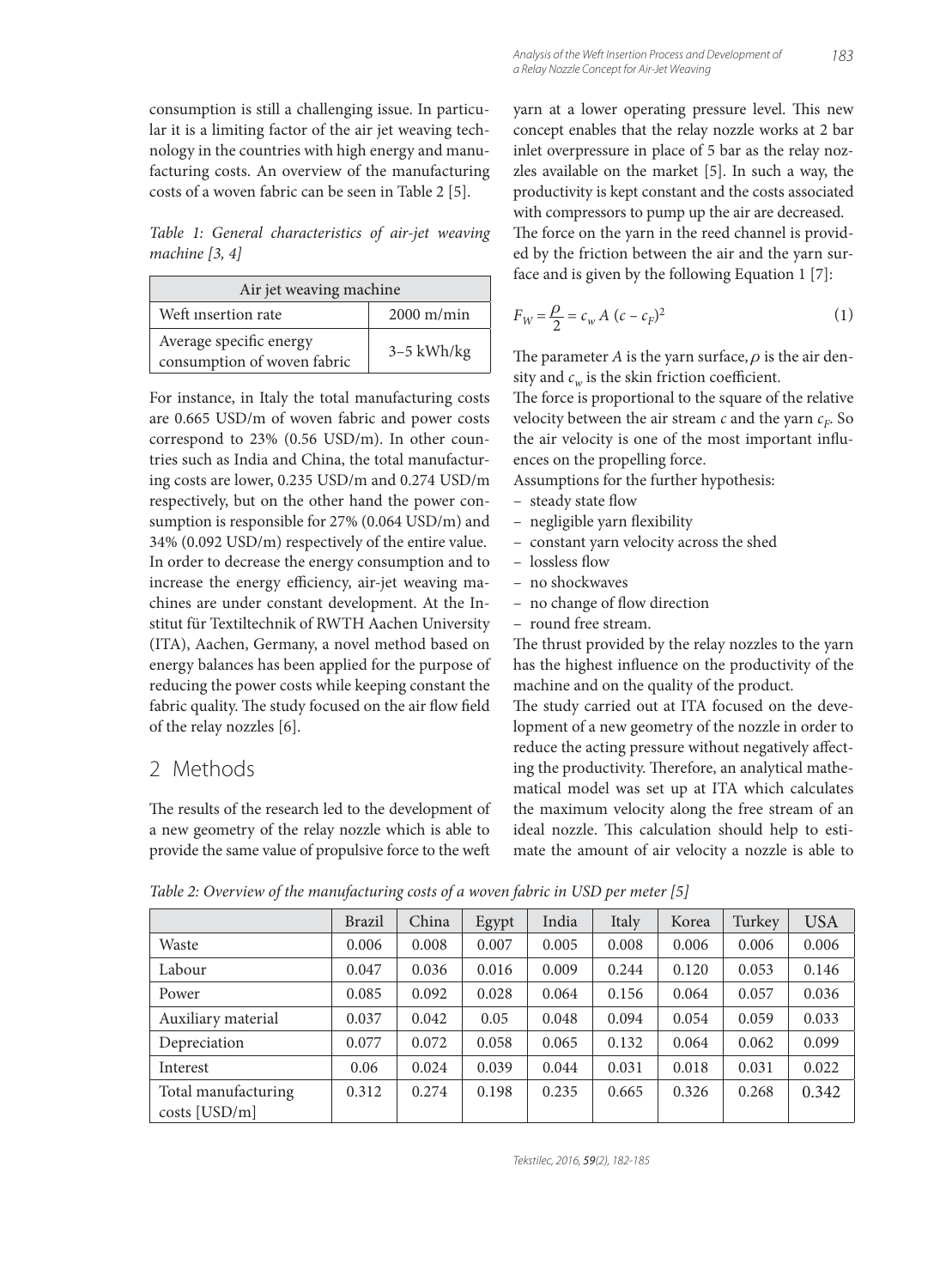reach under ideal circumstances. This calculation helps to benchmark the new designed nozzle.

The mathematical model calculates the flow parameters under ideal conditions and is shown in Equation 2:

$$
c(r_F, d, x, c_0) = c_0 \frac{d}{d + mx} \exp(-\frac{r_F^2}{m(d + mx)})
$$
 (2)

The parameter  $c_0$  is the air velocity in the core zone and  $d$  is the diameter of the nozzle. The parameter  *describes the mixing factor. The position of the* yarn is given by the parameter  $r_F$  and the position x. The parameters are shown in Figure 2.



Figure 2: Schematic view of a free stream and the position of the yarn

### 3 Results

By comparing the nozzle design with the mathematical model, different flow simulations have been carried out. The simulations are done by using the Computational Fluid Dynamics (CFD) simulation tool ANSYS Fluent from ANSYS, Inc., Canonsburg, USA. The simulation is based on the following assumptions: compressible flow field, ideal gas, steady state flow.

Based on these assumptions a CFD model was set up and a CAD-model was integrated into this model. Behind the nozzle outlet a free flow field with ambient pressure is modulated. At the inlet of the nozzle, 1 bar overpressure was set as a condition. The CFD model with the simulated flow field is shown in Figure 3.



Figure 3: Simulated flow field of the new nozzle concept

The air stream out of the nozzle is very compact (e.g. low divergence flow, no shock waves) and has a small blowing angle of 6–8°. In Figure 4 the simulated velocity of the air stream up to a distance of 120 mm behind the nozzle is shown and compared to the analytical model. Figure 4 shows the velocity of the air on the vertical axes, and the distance downstream the nozzle on the horizontal axes. The nozzle is located in the origin.



Figure 4: Comparison between the velocity of the simulated air stream of the nozzle and the ideal analytical model

It can be seen that the velocity of the air is higher than the velocity of 50 m/s for a distance of around 120 mm in the simulation and the theoretical model. The flow of the nozzle is guided and, therefore, the developed nozzle works effectively. The difference between the simulation and the theoretical model is resulting from the condition that the model calculates with a lossless nozzle without change of the flow direction.



Figure 5: Comparison between the simulated air stream of the nozzle and the calculated flow in the free stream at the position of the yarn